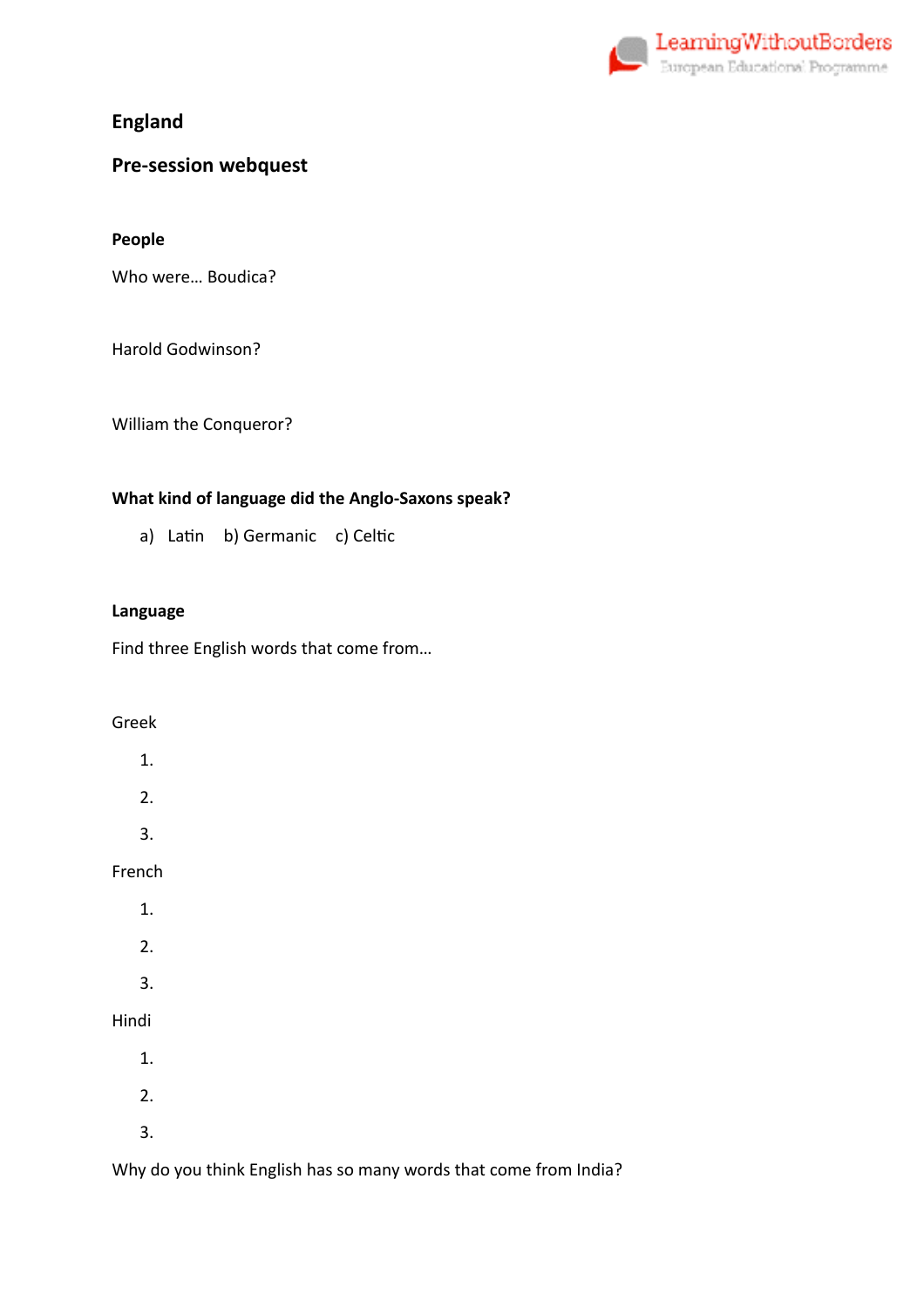

# **England**

## **Post-session comprehension**

### **Who? Where?**

What are the four countries in the United Kingdom?

- •
- •
- •
- 
- •

What makes the English different from the others, historically?

### **Culture**

True or false?

- Beowulf was written by a man called Alfred
- The film of Beowulf is one of the best British films ever
- The story was written in Old English

Which of these musicians is not English?

- Arctic Monkeys
- Lana Del Rey
- Amy Winehouse

#### **Places**

Rearrange these anagrams to spell English cities

- Kory
- Deehanimad
- Doxfro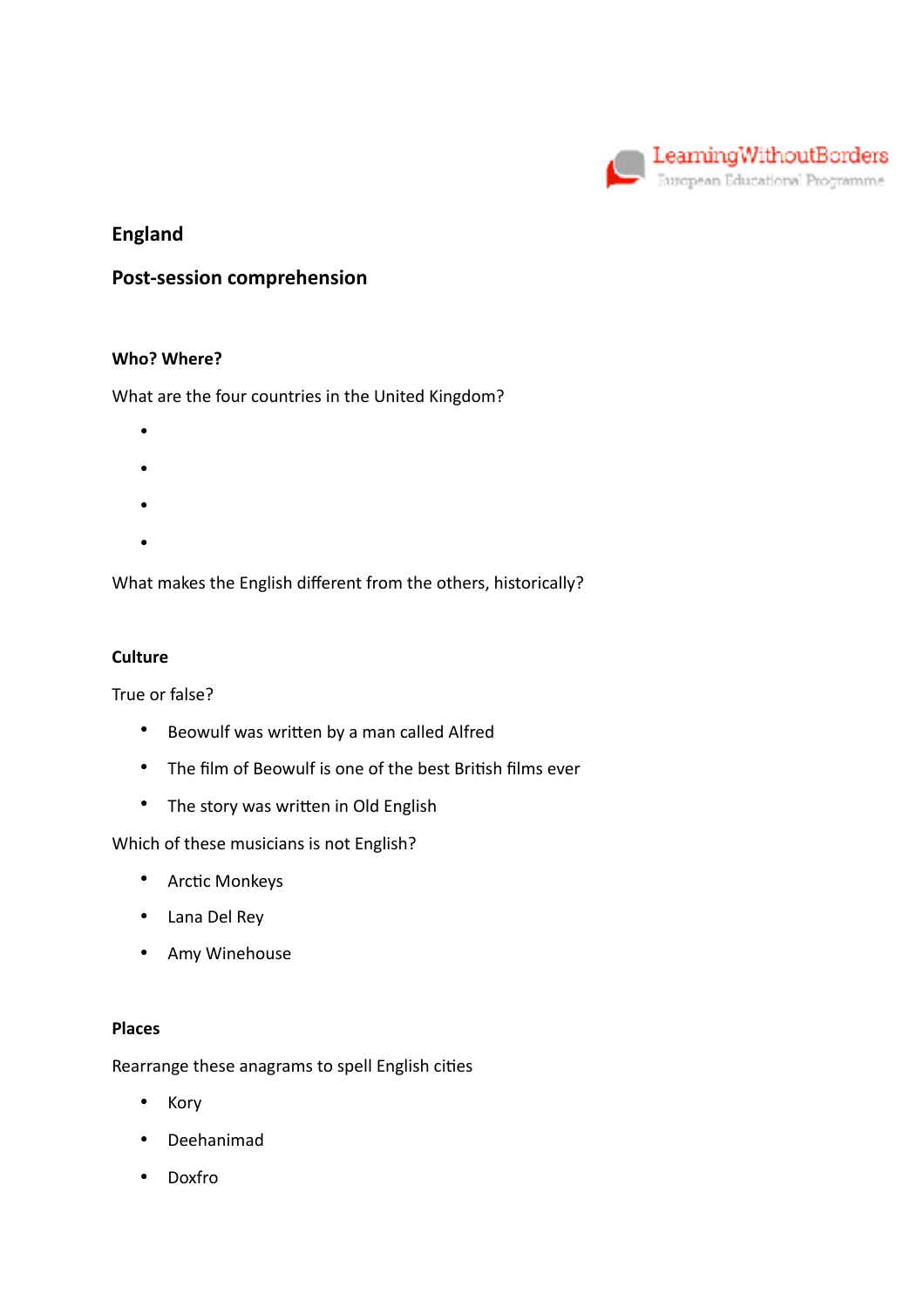- Stancherme
- Donoln



## **England**

# **Reading comprehension (higher)**

## Read the article below and answer the questions.

Boudicca was married to the ruler of the Iceni people of East Britain. When the Romans conquered southern England in AD 43, they allowed her husband to continue to rule. However, when he died the Romans decided to rule the Iceni directly and confiscated the property of the leading tribesmen. They are also said to have whipped Boudicca and kidnapped her daughters. These actions exacerbated widespread resentment at Roman rule.

In 60 AD, while the Roman governor was leading a campaign in North Wales, the Iceni rebelled. Members of other tribes joined them.

Boudicca's warriors successfully defeated the Legion and destroyed the capital of Roman Britain, then at Colchester. They went on to destroy London and other cities and towns. Thousands were killed. Finally, Boudicca was defeated by a Roman army sent as reinforcements. Many Britons were killed and Boudicca is thought to have poisoned herself to avoid capture. The site of the battle, and of Boudicca's death, are unknown.

## **What do you think the underlined words mean?**

## **confiscate**

- a) destroy
- b) take away
- c) wash

## **exacerbated widespread resentment**

- a) made people angrier
- b) made people less angry
- c) made people hide their daughters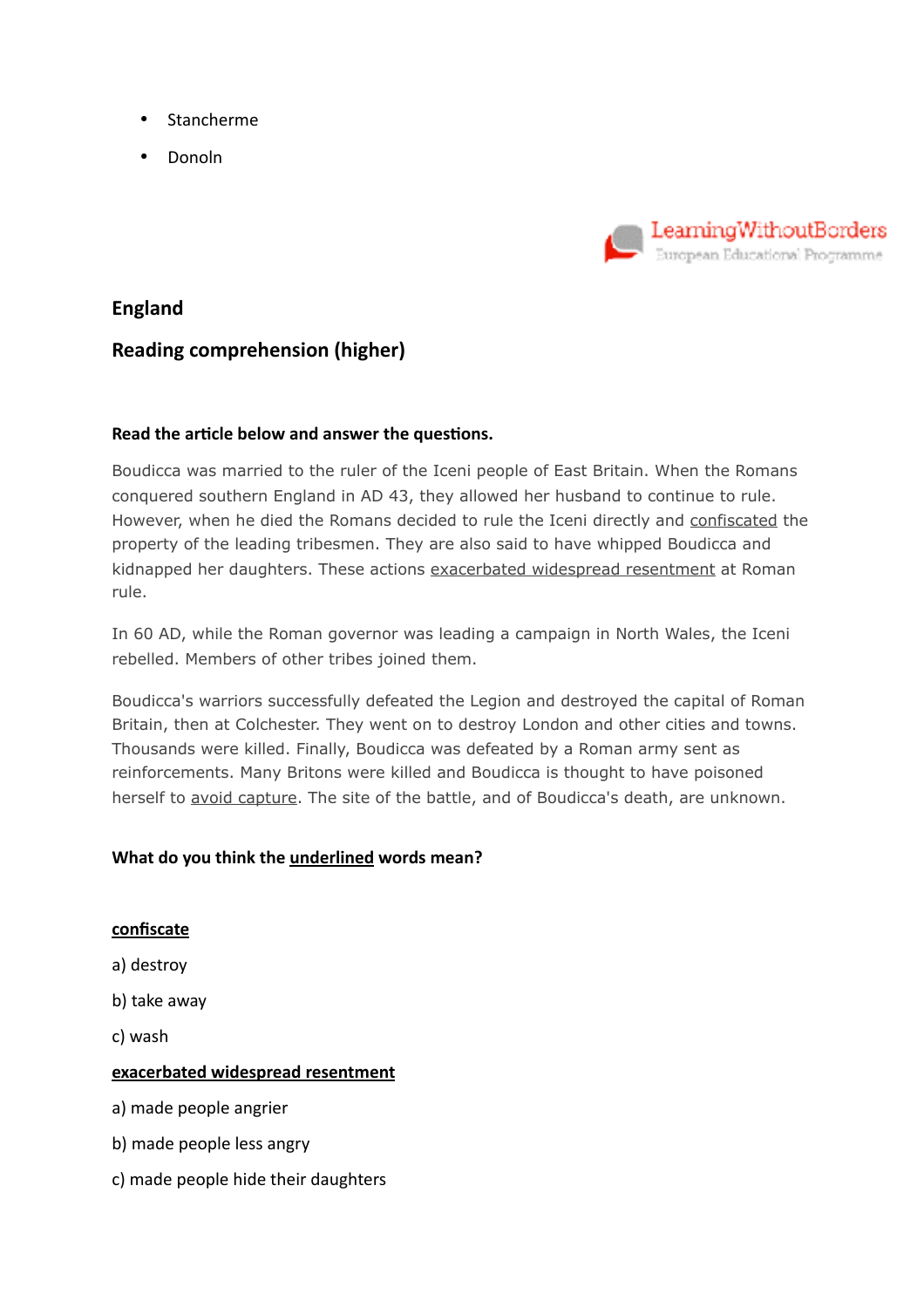#### **avoid capture**

- a) not get killed
- b) not get eaten
- c) not get caught

## **England**

## **Reading comprehension (lower)**

## Read the article below and answer the questions.

Boudicca was married to the ruler of a Celtic tribe in East Britain. When the Romans conquered southern England in AD 43, they let her husband continue to rule. But when he died the Romans decided to rule the country directly and took away the possessions of the Celtic rulers. They also whipped Boudicca, leaving deep scars on her back, and kidnapped her daughters. These actions made people furious at the Romans.

LearningWithoutBorders European Educational Programme

In 60 AD, while the Roman governor was leading a his army in North Wales, the Iceni rebelled. Members of other tribes joined them.

Boudicca's warriors successfully defeated the Legion and destroyed the capital of Roman Britain, then at Colchester. They went on to destroy London and other cities and towns. Thousands were killed. Finally, Boudicca was defeated by a Roman army sent as reinforcements. Many Britons were killed and Boudicca is thought to have poisoned herself to stop the Romans catching her. The site of the battle, and of Boudicca's death, are unknown.

## **What do you think the underlined words mean?**

**furious**  a) very happy b) very angry c) very interested **rebel**  a) fight against a ruler b) lose a fight c) have a party